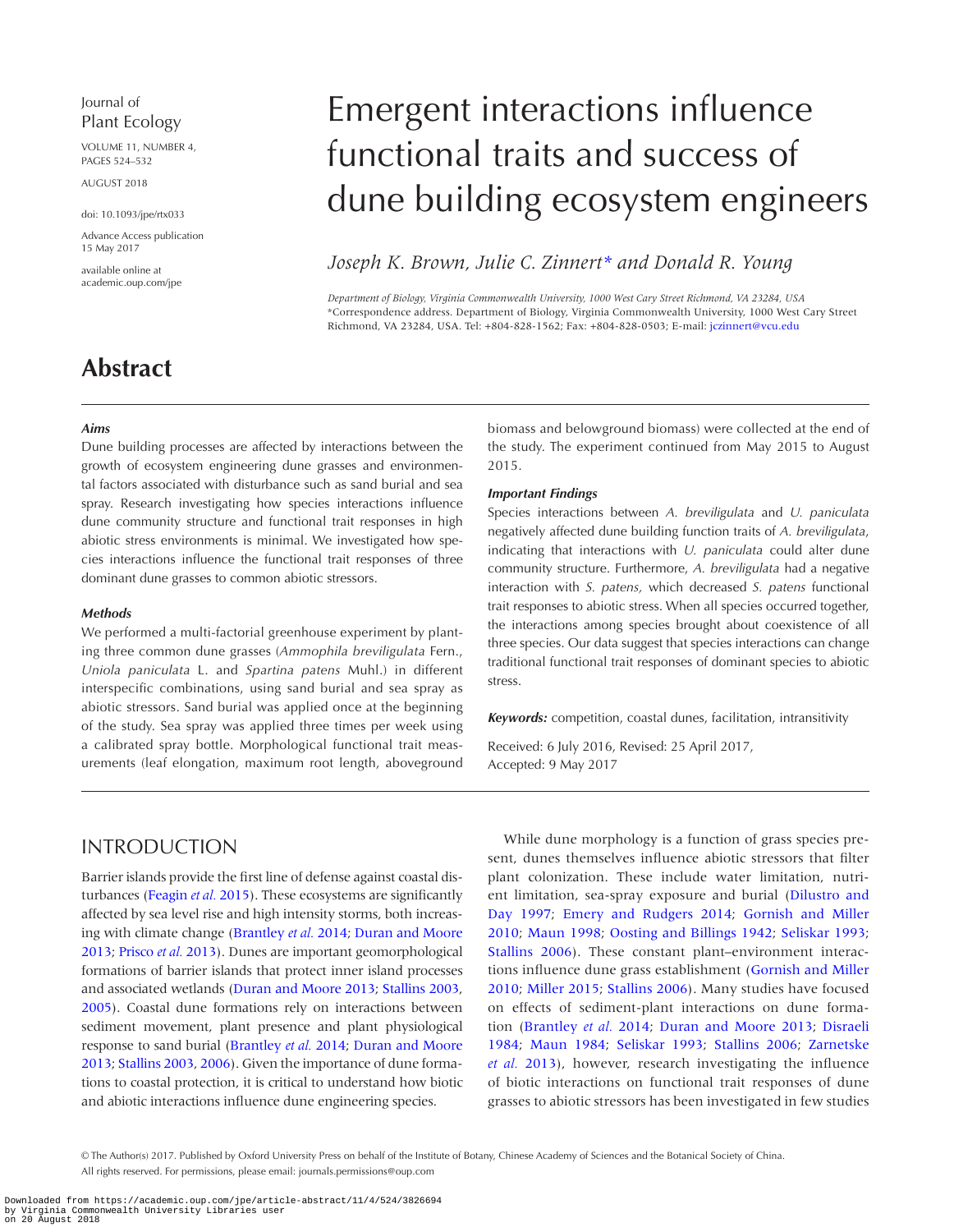[\(Zarnetske](#page-8-11) *et al.* 2013). Here we define functional traits as any morphological or physiological characteristic that indicates ecological strategies of growth relative to environmental conditions across spatial and temporal scales [\(Kraft and Ackerly](#page-8-12)  [2010;](#page-8-12) [Westoby and Wright 2006](#page-8-13)).

*Ammophila breviligulata* Fern. (Poaceae), is a common dune grass found in northern latitudes from North Carolina to Canada [\(Gleason and Cronquist 1963](#page-8-14)). *Ammophila breviligulata* builds large continuous ridges and has functional traits that allow for success in dune habitats. These include deep roots, increased leaf elongation response to burial, and adventitious root production [\(Disraeli 1984;](#page-7-4) [Maun 1994;](#page-8-15) [Seliskar](#page-8-8)  [1993\)](#page-8-8). On the mid-Atlantic coast, *A. breviligulata* and *Spartina patens* commonly occur together (Day *et al.* [2001\)](#page-7-5), however, interactions between these species are not well documented. *Spartina patens* Muhl. (Poaceae), is a generalist species found across moisture gradients of barrier islands and exists along the Atlantic coast from Canada to Florida [\(Stalter 1993\)](#page-8-16). *Spartina patens* has been suggested to maintain flatter areas on islands allowing for more frequent overwash and salt water inundation to occur [\(Brantley](#page-7-0) *et al.* 2014).

In its southern distribution, *S. patens* coexists with *Uniola paniculata* L. (Poaceae); interactions between these species are also not well documented [\(Stallins 2002](#page-8-17)). *Uniola paniculata* is a semi-tropical dune grass that grows on the southern Atlantic coast from southern Virginia into the Gulf Coast [\(Wagner 1964](#page-8-18)). This species exhibits a phalanx growth strategy resulting in hummock dunes and recolonizes newly disturbed areas slowly ([Mendelssohn](#page-8-19) *et al.* 1991; [Stallins 2006](#page-8-4); [Wagner 1964](#page-8-18)). Since the last glacial maximum *U. paniculata* has continued to migrate north, a pattern that is expected to continue as climate change persists and global temperatures rise [\(Hodel and Gonzalez 2013](#page-8-20)). This suggests that novel interactions could arise between *U. paniculata*, *A. breviligulata* and *S. patens* resulting in shifts of species specific functional traits. It is important to understand how interactions cause functional trait shifts because resulting plant communities will influence dune topography, dune building processes, and ultimate island formation ([Stallins 2006](#page-8-4)).

Habitats where these species occur are dominated by high environmental stress due to increased sediment deposition (via aeolian sand transport), overwash events, high wind events and high sea-spray exposure [\(Brantley](#page-7-0) *et al.* 2014; [Emery and Rudgers 2014](#page-7-3); [Maun 1998;](#page-8-6) [Miller 2015;](#page-8-9) [Oosting](#page-8-7)  [and Billings 1942](#page-8-7); [Stallins 2002;](#page-8-17) [Seliskar 1993](#page-8-8)). These harsh environmental factors could possibly be mitigated through positive species interactions ([Bertness and Callaway 1994](#page-7-6); [Callaway](#page-7-7) *et al.* 2002; [Zarnetske](#page-8-11) *et al.* 2013), but competitive interactions that emerge as a result of climate change could increase plant vulnerability to abiotic stress [\(Alpert](#page-7-8) *et al.* 2000; [Paz Esquivias](#page-8-7) *et al*. 2015; [Going](#page-8-21) *et al.* 2009). Although facilitation and competition differ in result, they are similar in mechanism and can be drivers of ecological change and are of importance in environments sensitive to rapid ecological change ([Bertness](#page-7-9) *et al.* 2015; [Bruno 2000;](#page-7-10) [Paz Esquivias](#page-8-7) *et al*.

#### [2015;](#page-8-7) [van de Koppel](#page-8-18) *et al*. 2006, [Zarnetske](#page-8-11) *et al.* 2013; [Zinnert](#page-8-22)  *et al.* [2016\)](#page-8-22).

Changes in plant functional traits as outcomes of species interactions can cause variable feedbacks with physical processes like burial and sea-spray, thereby changing dune morphology [\(Hayden](#page-8-23) *et al.* 1995; [Stallins 2006\)](#page-8-4). Our objective was to investigate the net effect of novel and current dune grass species interactions using morphological functional trait responses. We tested the hypothesis that current and novel species interactions cause functional trait modifications that either promote or hamper plant response to abiotic factors.

## METHODS

A multi-factorial greenhouse experiment was designed to measure *A. breviligulata* (A)*, U. paniculata* (U) and *S. patens* (S) response to varying interspecific mixtures and a combination of abiotic treatments (supplementary Fig. S1). Four different plant species mixture levels (AU, AS, US, USA), as well as monoculture levels (A, S, U), were planted in  $15 \times 15$  cm plastic pots to induce competition. Each pot was planted with an even density of six stems and even species density in each mixture (i.e. when two species were present there were three individuals of each species, and when three species were present there were two individuals of each species). Each species mixture was treated with abiotic treatments common to barrier islands: control (no treatment), sea spray with no burial, burial with no sea spray and burial + sea spray. Sample size was even across all species × species mixture × treatment combinations  $(n = 5)$ .

All plants were purchased in plugs from nurseries (*A. breviligulata* from Cape Coastal Nursery in South Dennis, MA, *S. patens* from Green Seasons Nursery in Parrish, FL and *U. paniculata* from Coastal Transplants in Bolivia, NC). Upon arrival, plants were potted and a 2-week growth period was permitted for plant establishment. All plants were trimmed to a 35 cm height. Burial collars made from PVC piping, 10 cm in diameter, were placed around each group of plants and inserted 1 cm into the soil. Plants being buried received collars 25 cm in length, while unburied groups received collars of 5 cm in length. Burial and burial + sea-spray pots were treated with 25 cm of sand burial through one application at the beginning of the study to simulate large sand deposition events found in natural systems.

A mixture of water and Instant Ocean (Aquarium Systems) was used to create a 20 ppt sea-spray solution to be applied to designated groups. In order to retain consistency during the experiment, a spray bottle was calibrated before each sea-spray treatment to administer as close to a fixed amount of salt solution as possible. Five sprays, ~4 ml per pot, were applied three times per week, two sprays on the front and back of each pot and one spray from the top. When watering plants, salt buildup on the leaf surface was rinsed into the sand of each pot. Plants were watered as needed with fresh water. All pots were treated once during the study with a 25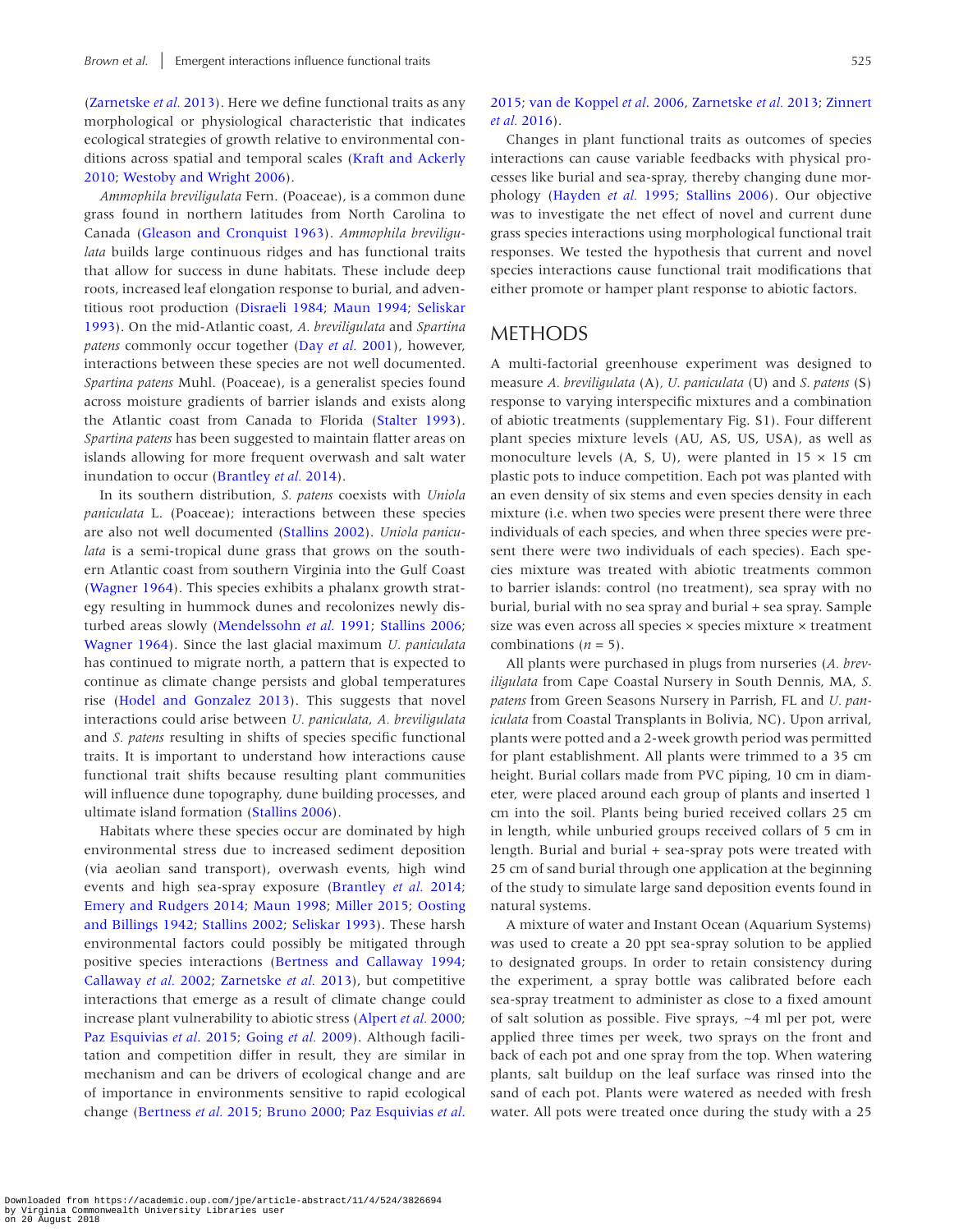ml Hoagland's solution (Hoagland and Arnon 1950) diluted to 50 ml with tap water. The experiment continued from May of 2015 to August of 2015.

#### **Functional trait measurements**

Morphological measurements were selected based on relevance to field studies of plant communities and individual plant success ([Lavorel and Garnier 2002\)](#page-8-24). All traits were collected on all experimental units at the conclusion of the study. Leaf elongation was calculated by taking a final height measurement (to the nearest  $\pm$  1 mm) of each plant and subtracting the original height of each plant (35 cm), providing a metric that quantifies the amount of vertical growth of each species over the duration of our study. Aboveground biomass was defined as any biomass not buried by sand addition treatments. Aboveground biomass was clipped away from belowground biomass during deconstruction of pots and maximum root length (MRL) was gathered by extending the longest root of each species and using a ruler to measure length (to the nearest  $\pm$  1 mm) from the plant base to the root tip. MRL provides evidence of belowground functional trait strategies of water and nutrient capture as well as sediment stabilization ([Lou](#page-8-25) *et al.* [2014;](#page-8-25) Qu *et al* [2014\)](#page-8-26). Biomass samples were put in paper bags, dried at  $65^{\circ}$  C for 72 h and weighed. We calculated a relative yield (RY) index to quantify interspecific interactions given our replacement series experimental design [\(De](#page-7-11) [Wit 1960](#page-7-11); [Fowler 1982](#page-8-27); [Williams and McCarthy 2001](#page-8-28)). The RY index was calculated as the biomass yield of a species when grown in a species mixture relative to when grown in monoculture.

#### **Statistical analyses**

All analyses were performed with JMP statistical software (JMP Pro 11, SAS Institute Inc. Cary, NC, 1989). A threeway ANOVA was used to determine any interactions among species, abiotic treatment and species mixture. Models were simplified to consist of a single abiotic factor with four levels. There were no species  $\times$  abiotic treatment  $\times$  species mixture interactions for any measurements, but there was a significant effect of species on elongation, MRL, aboveground and belowground biomass (supplementary Tables S1 and S2). Therefore, all data were analyzed by two-way ANOVA ( $\alpha$  = 0.05) to test abiotic treatment  $\times$  species mixture for individual species. When two-way interactions were present, Tukey HSD was performed to determine which abiotic treatment levels and biotic competition levels differed. Student's *t*-test was performed to determine whether RY of species grown in mixtures were different from 1 ( $\alpha$  = 0.05). We performed the same analysis on the RY of species based on species richness.

## RESULTS

#### **Biomass**

#### *Ammophila breviligulata*

There was a significant abiotic treatment × species mixture interaction on *A. breviligulata* aboveground biomass [\(Table 1](#page-2-0)). Burial and burial + sea-spray treatments decreased aboveground biomass regardless of species mixture  $(F_{3, 64} = 177.68)$ , *P* < 0.0001, [Fig. 1](#page-3-0)). In control treatments, *A. breviligulata* aboveground biomass was 32% higher when grown with

<span id="page-2-0"></span>**Table 1:** *F* statistics and *P* value results of two-way ANOVA for all species between abiotic treatment and species mixture

| Species                 | Abiotic treatment |                  | Species mixture |                | Abiotic treatment ×<br>species mixture |          |
|-------------------------|-------------------|------------------|-----------------|----------------|----------------------------------------|----------|
|                         | $F_{3,64}$        | $\boldsymbol{P}$ | $F_{3,64}$      | $\overline{P}$ | $F_{9,64}$                             | $\cal P$ |
| Ammophila breviligulata |                   |                  |                 |                |                                        |          |
| Aboveground biomass     | 177.68            | < 0.0001         | 19.92           | < 0.0001       | 2.39                                   | 0.0209   |
| Belowground biomass     | 32.76             | < 0.0001         | 3.74            | 0.0153         | 0.32                                   | 0.9657   |
| Leaf elongation         | 1.19              | 0.3191           | 15.85           | < 0.0001       | 1.41                                   | 0.2012   |
| Maximum root length     | 4.20              | 0.0090           | 10.95           | < 0.0001       | 1.37                                   | 0.2193   |
| Spartina patens         |                   |                  |                 |                |                                        |          |
| Aboveground biomass     | 26.30             | < 0.0001         | 6.78            | 0.0005         | 1.02                                   | 0.4334   |
| Belowground biomass     | 11.06             | < 0.0001         | 6.26            | 0.0009         | 0.59                                   | 0.8023   |
| Leaf elongation         | 16.07             | < 0.0001         | 0.16            | 0.9260         | 2.05                                   | 0.0479   |
| Maximum root length     | 1.02              | 0.3881           | 4.33            | 0.0077         | 3.95                                   | 0.0005   |
| Uniola paniculata       |                   |                  |                 |                |                                        |          |
| Aboveground biomass     | 9.81              | < 0.0001         | 6.62            | 0.0006         | 1.07                                   | 0.4002   |
| Belowground biomass     | 7.41              | 0.0002           | 0.45            | 0.7201         | 2.01                                   | 0.0530   |
| Leaf elongation         | 6.53              | 0.0006           | 9.06            | < 0.0001       | 2.03                                   | 0.0499   |
| Maximum root length     | 0.48              | 0.6947           | 0.71            | 0.5500         | 1.05                                   | 0.4139   |

Bold indicates  $P \leq 0.05$ .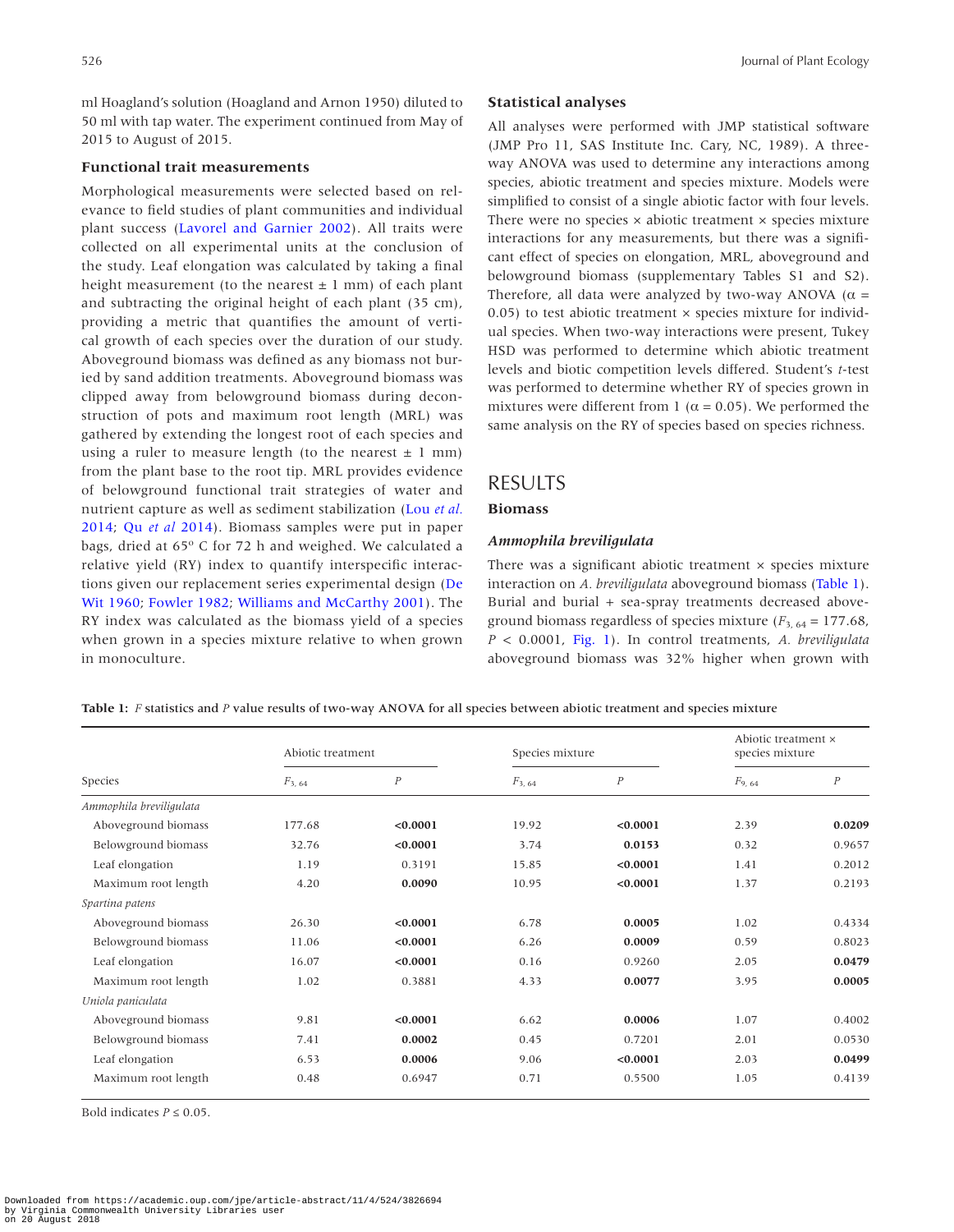*S. patens* than when grown with *U. paniculata*, but was not significantly different from any other species mixture [\(Fig. 1\)](#page-3-0). In sea-spray treatments, *A. breviligulata* aboveground biomass was significantly hindered when grown with just *U. paniculata,* causing a >34% decrease in aboveground growth compared to USA (all species grown together) mixture, 38% compared to *A. breviligulata* monoculture, and 49% when compared to AS (*A. breviligulata* and *S. patens*) mixture [\(Fig. 1\)](#page-3-0). While not significant, under the burial treatment *A. breviligulata* aboveground biomass was higher when grown with *S. patens* compared to when grown with *U. paniculata*, when grown in USA mixture, or when grown in monoculture ([Fig. 1\)](#page-3-0). Species mixture within burial + sea-spray treatment also produced no significant results but exhibited a similar pattern as seen in burial treatments ([Fig. 1\)](#page-3-0).

There was no abiotic treatment × species mixture interaction on belowground biomass of *A. breviligulata* ([Table 1\)](#page-2-0). Abiotic treatment and species mixture were both significant main effects on belowground biomass of *A. breviligulata* ([Table 1\)](#page-2-0). Belowground growth was 29% higher in *A. breviligulata* when



<span id="page-3-0"></span>**Figure 1:** aboveground biomass of *A. breviligulata* in all abiotic treatments and in all species mixtures. A = *A. breviligulata*, AS = *A. breviligulata* + *S. patens*, AU = *A. breviligulata + U. paniculata*, and USA = *U. paniculata* + *A. breviligulata + S. patens*. All bars show mean ± SE. Results of Tukey**'**s test for significant difference are indicated by letters ( $P \le 0.05$ ).

it was grown with *S. patens* ( $0.52 \pm 0.06$  g) than when competing with *U. paniculata*  $(0.37 \pm 0.04 \text{ g})$ . Belowground biomass also significantly decreased when *A. breviligulata* was grown in USA mixture (0.37  $\pm$  0.05 g) compared to AS mixture  $(0.52 \pm 0.06 \text{ g})$ . Plants experiencing burial had a significantly higher belowground biomass than non-buried plants.

#### *Uniola paniculata*

There was no abiotic treatment  $\times$  species mixture interaction for above- or belowground biomass of *U. paniculata* [\(Table 1\)](#page-2-0). Both species mixture and abiotic treatment were significant main effects on aboveground biomass of *U. paniculata* [\(Table 1](#page-2-0)). *Uniola paniculata* aboveground biomass was 26% higher when grown with *A. breviligulata*  $(0.76 \pm 0.05 \text{ g})$ compared to any other species mixture ([Fig. 2a](#page-3-1)). Burial and sea-spray + burial treatments caused a significant decrease in aboveground biomass compared to non-buried plants [\(Table 2\)](#page-4-0). In comparison, abiotic treatment also had a significant effect on belowground biomass of *U. paniculata* ([Table 1\)](#page-2-0). Burial and burial + sea-spray treatments caused a significant increase in belowground biomass compared to belowground biomass production of non-buried plants [\(Table 2](#page-4-0)).

#### *Spartina patens*

No significant abiotic treatment × species mixture interaction was found for above- or belowground biomass of *S. patens* [\(Table 1](#page-2-0)). Aboveground biomass was affected by growing in mixture [\(Table 1\)](#page-2-0). When *S. patens* was grown with *A. breviligulata* and *U. paniculata* together (USA mixture) it produced aboveground biomass >30% higher than when grown with *A. breviligulata* or when grown in a monoculture ([Fig. 2b\)](#page-3-1). Aboveground biomass was also affected by abiotic treat-ment [\(Table 1](#page-2-0)); burial (0.41  $\pm$  0.04 g) and burial + sea-spray  $(0.35 \pm 0.03$  g) treatments produced less aboveground biomass when compared to control  $(0.77 \pm 0.06 \text{ g})$  and sea-spray treatments (0.71 ± 0.06 g). *Spartina patens* belowground biomass was also affected when grown in species mixtures [\(Table 1\)](#page-2-0). Belowground growth decreased by 33% when *S. patens* was grown with *A. breviligulata* than when grown with *U. paniculata* ([Fig. 2b\)](#page-3-1). Belowground biomass of *S. patens* was also 35% higher when all species were present compared to when

<span id="page-3-1"></span>

**Figure 2:** aboveground and belowground biomass of *U. paniculata* (**A**) and *S. patens* (**B**) in all species mixtures. S = *S. patens*, U = *U. paniculata*, US = *U. paniculata* + *S. patens*, AS = *A. breviligulata* + *S. patens*, AU = *A. breviligulata + U. paniculata*, and USA = *U. paniculata* + *A. breviligulata + S. patens*. All bars show mean ± SE. Results of Tukey's test for significant difference are indicated by letters (*P* ≤ 0.05).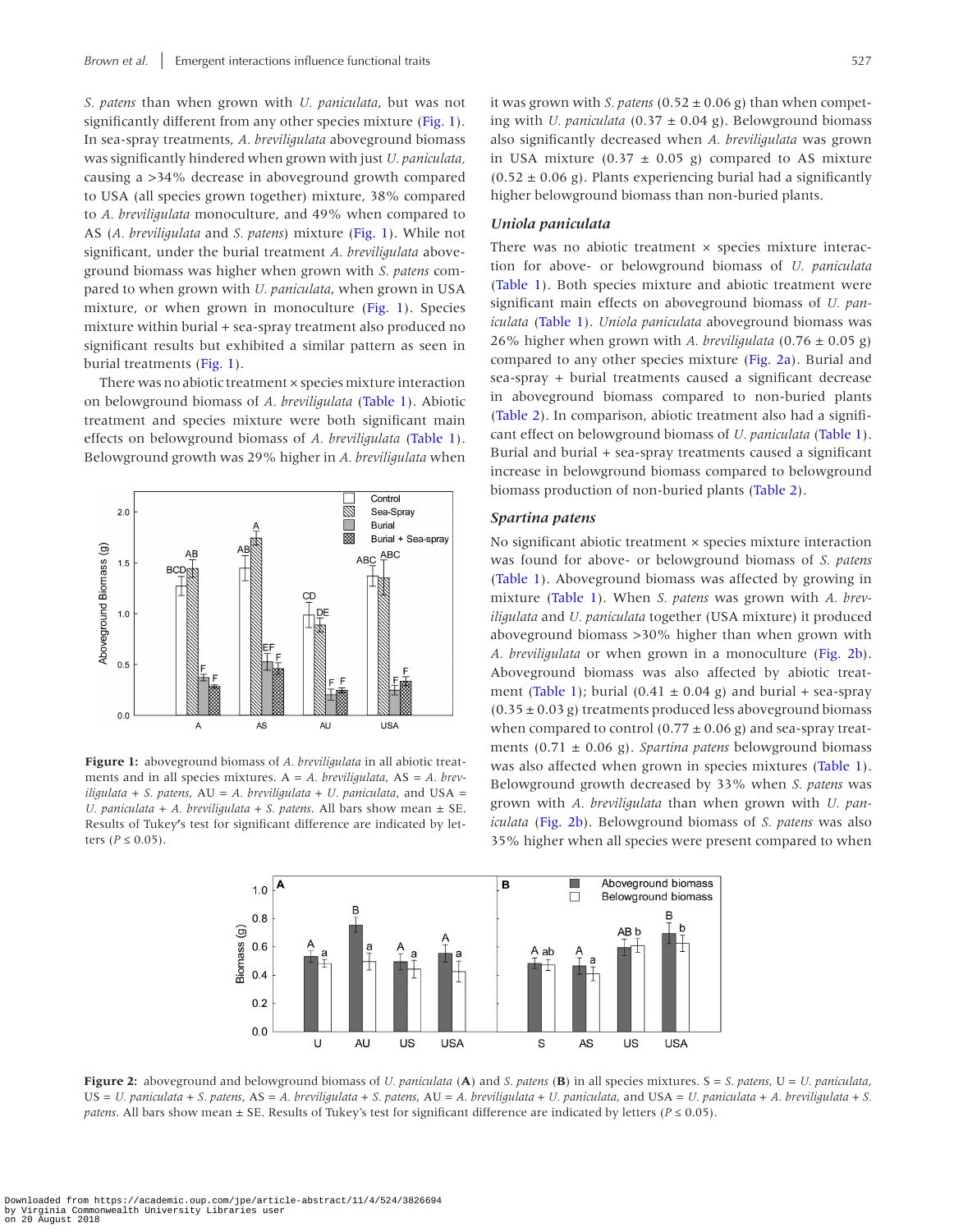grown with *A. breviligulata* ([Fig. 2b\)](#page-3-1). Abiotic treatment also significantly affected belowground biomass [\(Table 1\)](#page-2-0). There was an increase in belowground biomass when *S. patens* was treated with burial ( $0.70 \pm 0.03$  g) as well as burial + sea-spray  $(0.60 \pm 0.06 \text{ g})$  compared to control  $(0.39 \pm 0.03 \text{ g})$  and seaspray  $(0.44 \pm 0.03 \text{ g})$  treatments.

#### **Leaf elongation and MRL**

#### *Ammophila breviligulata*

There were no interactions between species mixture and abiotic treatment for leaf elongation or MRL of *A. breviligulata* ([Table 1\)](#page-2-0). Abiotic treatment had no effect on leaf elongation of *A. breviligulata* but did affect MRL [\(Table 1\)](#page-2-0). Growing in mixture affected leaf elongation of *A. breviligulata* [\(Table 1](#page-2-0)). When grown with *U. paniculata*, leaf elongation of *A. breviligulata* significantly decreased by as much as 52% compared to all other species mixtures ([Fig. 3a](#page-4-1)). Leaf elongation significantly decreased by >25% when *A. breviligulata* was grown in USA mixture than when grown in a monoculture or with *S. patens* ([Fig. 3a\)](#page-4-1). Growing in mixture also had a significant effect on MRL of *A. breviligulata* ([Table 1](#page-2-0)); competition with *U. paniculata* inhibited MRL of *A. breviligulata* by 42%, more than any

<span id="page-4-0"></span>**Table 2:** Tukey multiple comparison test results for above- and belowground biomass of *U. paniculata* across abiotic treatments

|                                     | Aboveground<br>biomass |                  | Belowground<br>biomass |                  |
|-------------------------------------|------------------------|------------------|------------------------|------------------|
| Level                               | Difference             | $\boldsymbol{P}$ | Difference             | $\boldsymbol{P}$ |
| Control – Burial                    | 0.272                  | 0.0004           | 0.189                  | 0.0444           |
| $Control - Sea-sprav +$<br>burial   | 0.237                  | 0.0027           | 0.227                  | 0.0104           |
| Control – Sea-spray                 | 0.019                  | 0.9911           | 0.046                  | 0.9159           |
| Sea-spray – Burial                  | 0.254                  | 0.0011           | 0.235                  | 0.0076           |
| Sea-spray – Sea-spray<br>$+$ burial | 0.218                  | 0.0065           | 0.273                  | 0.0014           |
| Burial $-$ Sea-spray $+$<br>burial  | 0.036                  | 0.9449           | 0.038                  | 0.9483           |

Bold indicates  $P \leq 0.05$ .



#### *Uniola paniculata*

An abiotic treatment × species mixture interaction was identified for leaf elongation but not for MRL [\(Table 1](#page-2-0)). MRL was not significantly affected by abiotic treatment or species mixture (Table 1). While a significant abiotic treatment  $\times$ species mixture interaction was found for elongation, further analysis could not detect where those differences lie. However, as described below, abiotic treatment and species mixture were both significant main effects on leaf elongation of *U. paniculata* ([Table 1](#page-2-0)). When *U. paniculata* was grown with *A. breviligulata*, leaf elongation was 33% higher than when grown in any other species mixture besides monoculture ([Fig. 3b](#page-4-1)). *Uniola paniculata* leaf elongation was lower in control group  $(45.0 \pm 4.0 \text{ cm})$  compared to burial  $(61.3 \pm 6.6 \text{ cm})$  and burial + sea-spray  $(65.8 \pm 4.8 \text{ cm})$  treatments. Sea-spray treatment (47.0  $\pm$  3.4 cm) only caused significantly lower leaf elongation when compared to burial + sea spray.

#### *Spartina patens*

A significant abiotic treatment × species mixture interaction was found for *S. patens* leaf elongation and MRL ([Table 1](#page-2-0)). Leaf elongation of *S. patens* significantly increased by >45% when burial was present compared to when burial was absent ([Fig. 4a\)](#page-5-0). While a significant abiotic treatment  $\times$  species mixture interaction in *S. patens* MRL was found, further analysis could not indicate where differences lie. In burial treatments there was no difference in MRL across species mixture levels ([Fig. 4b](#page-5-0)). However, when burial was added to sea-spray treatments (burial + sea spray), *S. patens* MRL was significantly longer (73%) when grown with *U. paniculata*, than when grown with *A. breviligulata* ([Fig. 4b\)](#page-5-0).

#### **RY index**

*Ammophila breviligulata* RY was significantly reduced when grown in three-species combinations and two-species combinations (supplementary Fig. S2). *Spartina patens* RY was

<span id="page-4-1"></span>

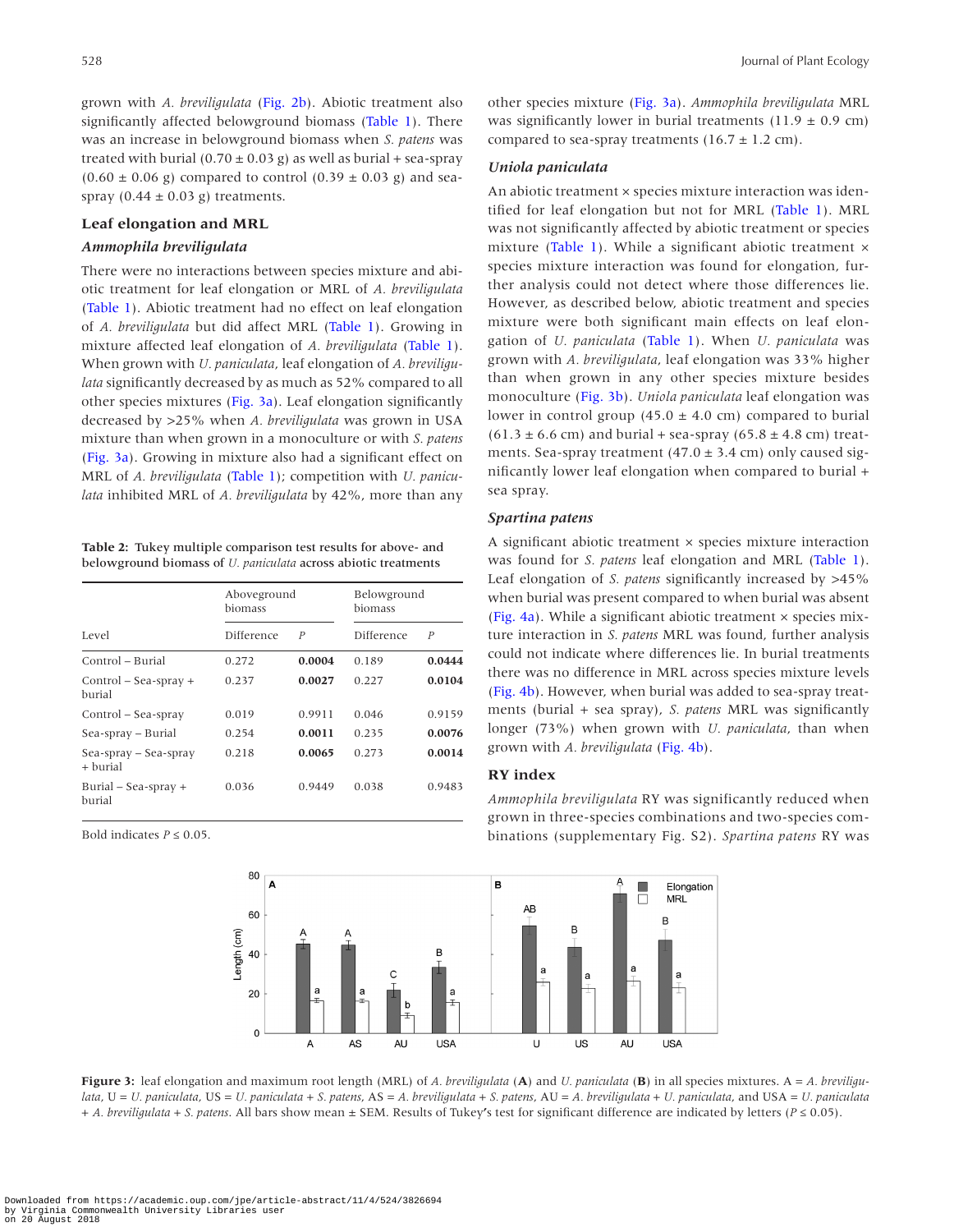

**Figure 4:** leaf elongation (**A**) and maximum root length (MRL) (**B**) of *S. patens* in all abiotic treatments and in all species mixtures. S = *S. patens*, US = *U. paniculata* + *S. patens*, AS = *A. breviligulata* + *S. patens* and USA = *U. paniculata* + *A. breviligulata + S. patens*. All bars show mean ± SEM. Results of Tukey's test for significant difference are indicated by letters ( $P \le 0.05$ ).

only significantly affected by the highest species richness level (supplementary Fig. S2), while *U. paniculata* RY was not affected by species richness (supplementary Fig. S2). Further analysis concluded that species identity in each mixture is more informative than specie richness alone. Specifically, the RY of each species was affected differentially depending on interspecific combination. *Ammophila breviligulata* RY significantly decreased by 41% and 28% when grown with *U. paniculata* and in the USA mixture, respectively [\(Fig. 5a\)](#page-6-0). Biomass yield of *A. breviligulata* was not affected when grown with *S. patens* ([Fig. 5a\)](#page-6-0). Relative yield of *S. patens* was negatively affected when grown with *A. breviligulata* decreasing by 22%, but when grown with *U. paniculata* and in USA mixture RY increased by 17% and 29% respectively ([Fig. 5b](#page-6-0)). *Uniola paniculata* RY was significantly reduced by 25% when grown with *S. patens* ([Fig 5c\)](#page-6-0).

#### <span id="page-5-0"></span>DISCUSSION

Our results suggest that dune grass functional trait response to abiotic factors common to coastal ecosystems are altered by positive and negative interactions among species. Plant response to interspecific interaction was dependent on the identity of the species involved, not just the number of species. Interestingly, we found competitive and facilitative interactions among species occurred depending on the species mixture and abiotic stress. When *A. breviligulata* was grown with *U. paniculata*, a negative species interaction (significantly decreased RY) ensued that caused a reduction in functional trait values of *A. breviligulata* and affected plant response to common abiotic factors of dune habitats (e.g. sea-spray and burial). Novel competition between *A. breviligulata* and *U. paniculata* inhibited aboveground biomass, leaf elongation and MRL of *A. breviligulata* across various abiotic treatments.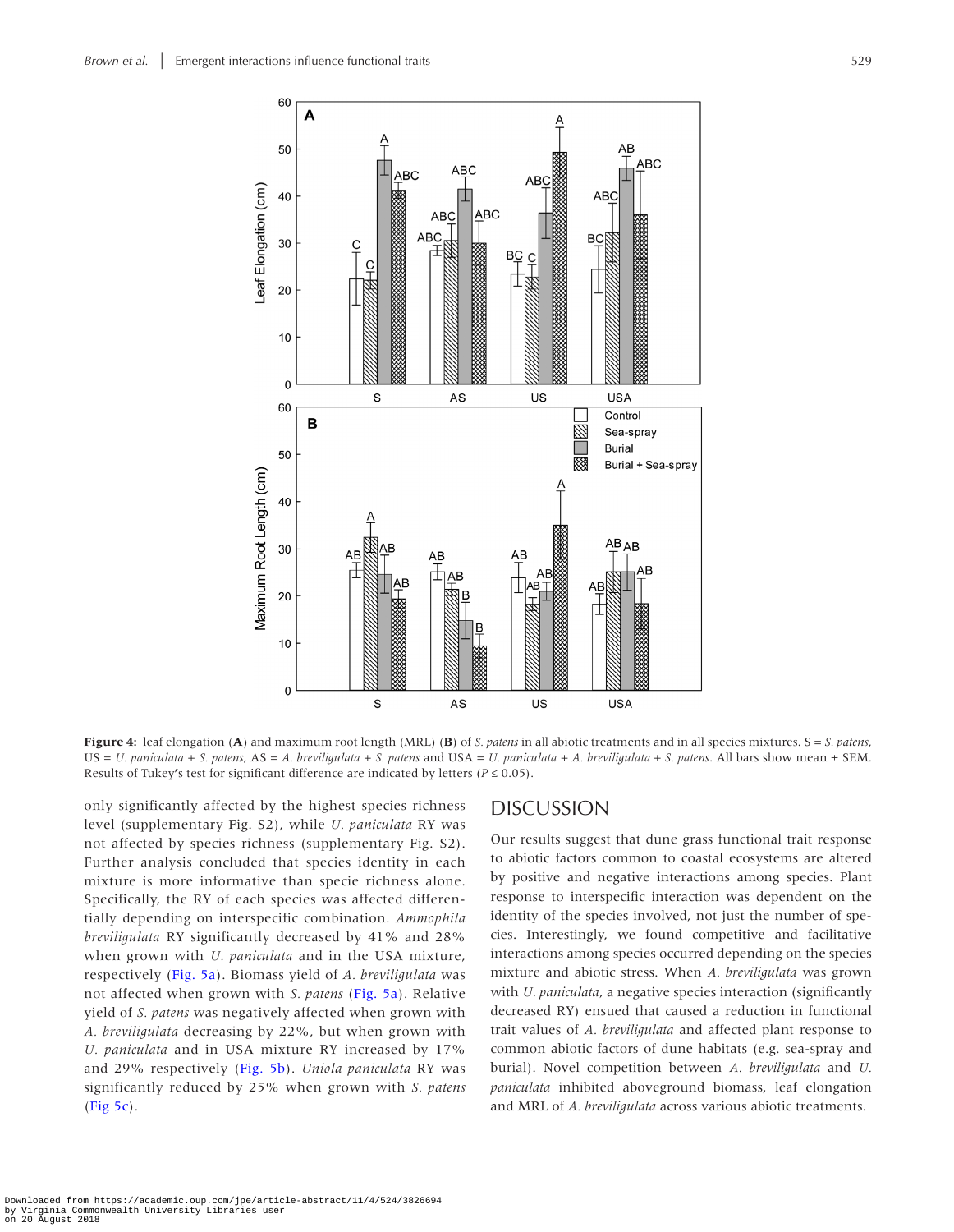

<span id="page-6-0"></span>**Figure 5:** the average RY for *A. breviligulata* (**A**), *S. patens* (**B**) and *U. paniculata* (**C**) in each species mixture. Species interactions are present if the RY is significantly different than 1.0. An RY > 1.0 indicates that a species grew better in mixture than in monoculture. In contrast, an RY < 1.0 indicates that species grew better in a monoculture than in mixture. A = *A. breviligulata*, S = *S. patens*, U = *U. paniculata*, US = *U. paniculata* + *S. patens*, AS = *A. breviligulata* + *S. patens*, AU = *A. breviligulata + U. paniculata*, and USA = *U. paniculata* + *A. breviligulata + S. patens*. All bars show mean ± SE, \**P* ≤ 0.05.

*Uniola paniculata* did not reduce MRL to increase leaf elongation, indicating no change in resource allocation, and was able to maintain high belowground biomass when in competition with *A. breviligulata*. The amount of nutrients acquired by a plant is related to spatial distribution of roots as well as belowground functional traits such as MRL, biomass and surface area of root mass [\(Lambers](#page-8-29) *et al.* 2008; Lou *et al.* [2014](#page-8-25)). By having high belowground biomass and MRL in burial treatments, *U. paniculata* presumably acquired nutrients faster and

more efficiently, perpetuating fast leaf elongation and thus, theoretically, increasing photosynthetic efficiency (Lou *[et al.](#page-8-25)* [2014](#page-8-25)). Not only could this strategy have increased growth quickly after burial in *U. paniculata* but it may have also caused decreased growth of competing species, in this case *A. breviligulata*, by impeding on rooting space while draining available nutrients and water (Luo *et al.* 2014).

Our data also show decreased success of *U. paniculata* and increased success of *S. patens* when grown in US mixture, evidenced by higher RY compared to growth in monocultures. The MRL of *S. patens* was significantly higher in burial + sea-spray treatments when grown in US mixture than when grown in AS mixture. This pattern is of interest because longer MRL is characteristic of dune builders, however *S. patens* is suggested to contribute to maintaining flat topography ([Brantley](#page-7-0) *et al.* 2014; [Wolner](#page-8-30) *et al.* 2013; [Stallins 2005\)](#page-8-3). This provides evidence that the positive competitive effect of *S. patens* over *U. paniculata* may cause a change in functional traits of *S. patens* that could potentially enable small dune building.

Positive species interactions have been theorized to be driven by harsh abiotic environments, and some discussions propose that positive species interactions are also influenced by other factors, including plant traits [\(Bertness and Callaway](#page-7-6) [1994](#page-7-6); [Callaway](#page-7-7) *et al.* 2002; He *et al.* [2013](#page-8-31)). Our data support this by showing that facilitation caused by abiotic stress, drives functional trait shifts that enable success of certain species ([Bertness and Callaway 1994;](#page-7-6) [Olofsson](#page-8-32) *et al.* 1999; [Zarnetske](#page-8-11) *et al.* 2013). A positive interaction was established between *A. breviligulata* and *S. patens* that explains the trends of increased aboveground biomass and higher RY values of *A. breviligulata* when treated with abiotic stress. This explains current coexistence of these two species in natural habitats ([Dilustro and Day 1997](#page-7-2); Day *et al.* [2001;](#page-7-5) [Wolner](#page-8-30) *et al.* 2013). Facilitative interactions promoting the growth of *S. patens*, as indicated by RY, came indirectly, driven by the competitive interaction between *A. breviligulata* and *U. paniculata*. *Spartina patens* produced the highest RY values when grown in USA mixture, likely caused by reduced competitive ability of *A. breviligulata*, when interacting with *U. paniculata*. Here, positive interactions only occurred in certain species mixtures, indicating that species specific traits play a role in facilitation ([Bruno 2000](#page-7-10); [Gomez-Aparicio 2004;](#page-8-33) He *et al.* [2013\)](#page-8-31). Using our data to synthesize positive and negative interactions described above, we were able to infer presence of intransitivity among these three ecosystem engineering dune grasses.

Coexistence between these three species is possible via competitive intransitivity where varying species-to-species interactions create a rock-paper-scissors scenario in which competitive hierarchy no longer exists ([Laird and Shamp](#page-8-34) [2006,](#page-8-34) [2008](#page-8-35), [2015](#page-8-36); [Reichenbach](#page-8-37) *et al.* 2007; [Allesina and](#page-7-12) [Levine 2011](#page-7-12); [Soliveres](#page-8-38) *et al.* 2015). Within our species mixtures, intransitivity resulted in an indirect facilitative effect on *S. patens* rather than creating a balance of all species. When *S. patens* was grown together with *A. breviligulata* and *U. paniculata*, increases in above and belowground biomass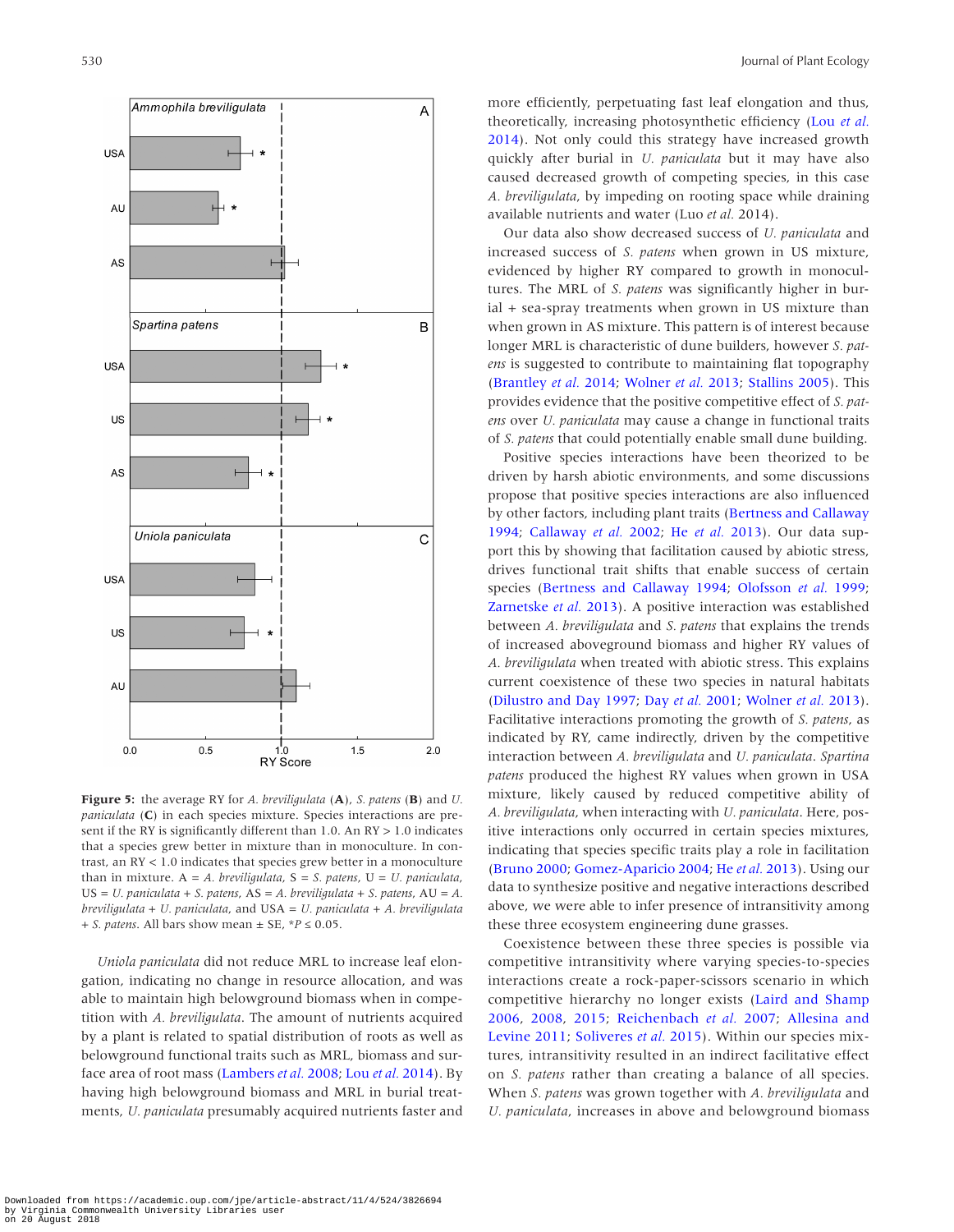were observed, as well as a significantly greater RY than when grown in monoculture. This is likely due to different functional trait responses between species pairs that determine intransitive stabilization [\(Allesina and Levine](#page-7-12)  [2011\)](#page-7-12). Current models suggest that within plant communities, intransitive interactions are most commonly found between dominant species, and are dependent on short disturbance intervals, along with other coexistence mechanisms such as high abiotic stress [\(Laird and Shamp 2008](#page-8-35); [Soliveres](#page-8-38) *et al.* 2015). Both short disturbance intervals and high abiotic stress are present in coastal areas including the Virginia barrier island system where these species are dominant ([Brantley](#page-7-0) *et al.* 2014; [Hayden](#page-8-23) *et al.* 1995; [Stallins](#page-8-3)  [2005\)](#page-8-3), making these ideal environments to investigate intransitivity.

On a larger scale, our results suggest that as variable abiotic and biotic conditions emerge, different species will prevail, initiating changes in active synergisms among plant presence, sediment movement and functional trait response. Our data strongly suggest that changes in functional trait response to abiotic stressors, caused by any of the complex species interactions discussed above, can lead to changes in vegetation distribution, recovery rates and vulnerability of Virginia barrier islands [\(Brantley](#page-7-0) *et al.* 2014; [Stallins 2006](#page-8-4); [Zinnert](#page-8-22) *et al.* [2016\)](#page-8-22). For example, if competition emerges as *U. paniculata* experiences northward expansion ([Hodel and Gonzalez](#page-8-20)  [2013\)](#page-8-20), *A. breviligulata* could experience damaging alterations to functional traits that specifically make it a good dune engineer (e.g. high aboveground biomass, high MRL and high leaf elongation).

Species interactions may also effectively cause alterations in functional form of species; for example, *A. breviligulata* functioning as a competitor when grown with *S. patens*, but as a competitive subordinate when grown with *U. paniculata*. It is this type of community composition dependent response that may bring about intransitive coexistence. Examining species interactions in high abiotic stress environments can inform our understanding of how plant-to-plant relationships influence functional traits of dominant species. Intransitivity, competition, and facilitation can all alter functional trait responses of dominant species to abiotic stress. Although *A. breviligulata* can have significant detrimental effects on dune building functional traits of *S. patens* at high abiotic stress, it is critical to consider the interactions among all species present. Our results indicate that interactions between two species (*A. breviligulata* and *S. patens*) can be modified by presence of a third species (*U. paniculata*), perhaps due to intransitive coexistence. This highlights the importance of multi-species studies in environments with harsh abiotic conditions. It is also becoming more evident to consider plant functional traits as both a driver and consequence of species interactions that can inform as to how plant communities shape the environment in which they are dominant ([Bertness](#page-7-9) *et al.* 2015; [Hacker and Bertness 1995](#page-8-39); [Paz Esquivias](#page-8-7) *et al*. 2015; [Zarnetske](#page-8-11) *et al.* 2013).

## SUPPLEMENTARY MATERIAL

Supplementary material is available at *Journal of Plant Ecology* online.

### FUNDING

This work was supported in part by the National Science Foundation (EAR – 1324973, DEB – 1237733).

## ACKNOWLEDGEMENTS

Thanks to Steve Mercer of Coastal Transplants, the National Science Foundation, and the Virginia Coast Reserve. Thanks to April Harris, Audrey Kirschner, Dzhuliyana Handarova, Komal Siddiqui and Gary Luong for assistance with planting and measurements. The authors thank two anonymous reviewers and the subject matter editor for comments that improved the readability of this manuscript. *Conflict of interest statement*. None declared.

## REFERENCES

- <span id="page-7-12"></span>Allesina S, Levine JM (2011) A competitive network theory of species diversity. *Proc Natl Acad Sci* **108**:5638–42.
- <span id="page-7-8"></span>Alpert P, Bone E, Holzapfel C (2000) Invasiveness, invisibility and the role of environmental stress in the spread of ono-native plants. *Perspect Plant Ecol Evol Syst* **3**:52–66.
- <span id="page-7-6"></span>Bertness MD, Callaway R (1994) Positive interactions in communities. *Trends Ecol Evol* **9**:191–3.
- <span id="page-7-9"></span>Bertness MD, Brisson CP, Crotty SM (2015) Indirect human impacts turn off reciprocal feedbacks and decrease ecosystem resilience. *Oecologia* **178**:231–7.
- <span id="page-7-0"></span>Brantley ST, Bissett SN, Young DR, *et al.* (2014) Barrier island morphology and sediment characteristics affect the recovery of dune building grasses following storm-induced overwash. *PLOS ONE* **9**:e104747.
- <span id="page-7-10"></span>Bruno JH (2000) Facilitation of cobble beach plant communities through habitat modification by *Spartina alterniflora*. *Ecology* **81**:1179–92.
- <span id="page-7-7"></span>Callaway RM, Brooker RW, Choler P, *et al*. (2002) Positive interactions among alpine plants increase with stress. *Nature* **417**:844–8.
- <span id="page-7-5"></span>Day FP, Crawford ER, Dilustro JJ (2001) Aboveground plant biomass change along a coastal barrier island dune chronosequence over a six-year period. *J Torrey Bot Soc* **128**:197–207.
- <span id="page-7-11"></span>De Wit CT (1960) On competition. *Verslagen Van Landbouwkundige Onderzoekingen* **66**:1–82.
- <span id="page-7-2"></span>Dilustro JJ, Day FP (1997) Aboveground biomass and net primary production along a Virginia barrier island dune chronosequence. *Am Midland Nat*. **137**:27–38.
- <span id="page-7-4"></span>Disraeli DJ (1984) The effect of sand deposits in the growth and morphology of *Ammophila breviligulata*. *J Ecol* **72**:145–54.
- <span id="page-7-1"></span>Duran O, Moore LJ (2013) Vegetation controls on the maximum size of coastal dunes. *Proc Natl Acad Sci* **110**:1–6
- <span id="page-7-3"></span>Emery SM, Rudgers JA (2014) Biotic and abiotic predictors of ecosystem engineering traits of the dune building grass, *Ammophila breviligulata*. *Ecosphere* **7**:1–18.